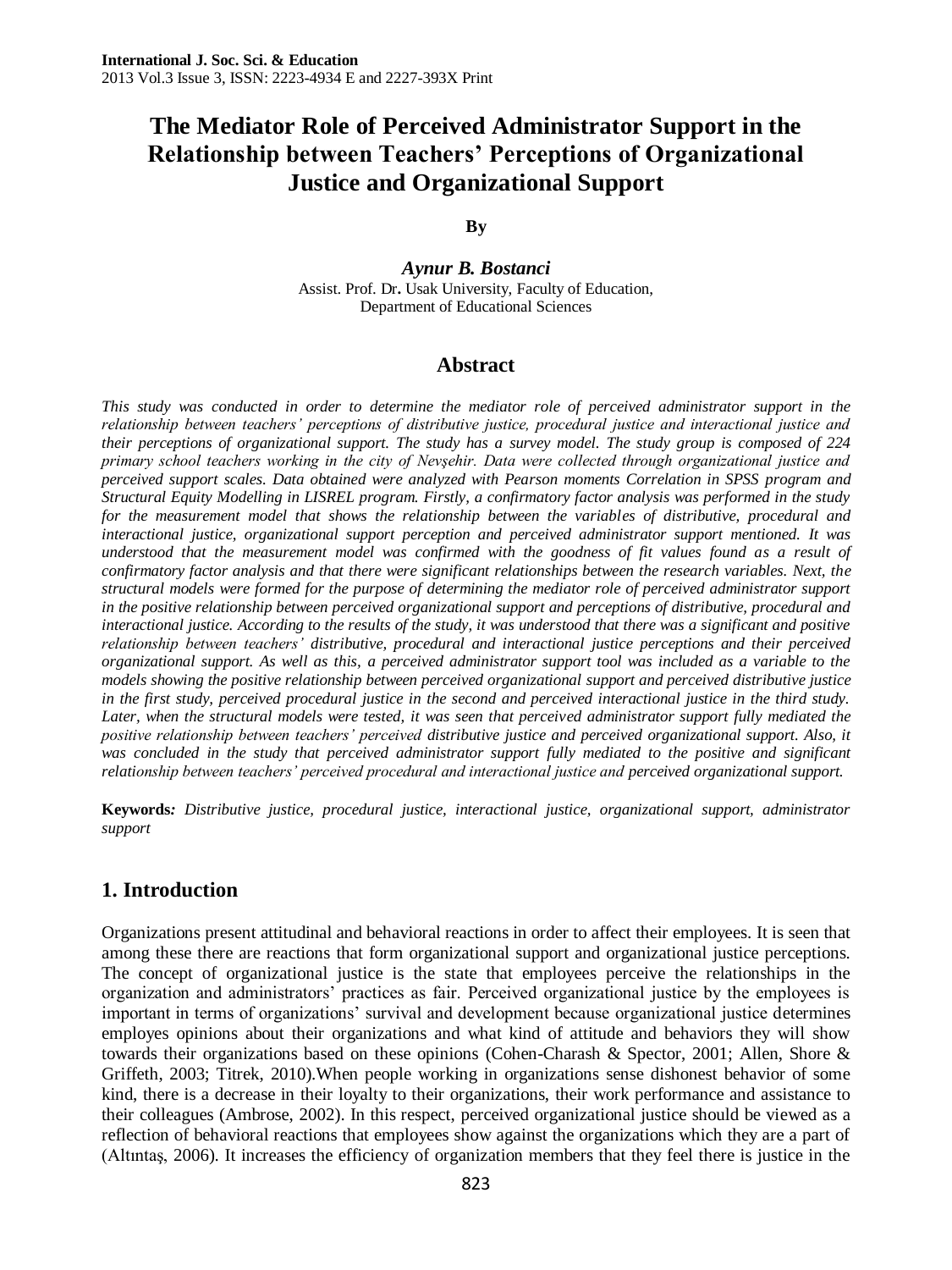organization (Chen & Tjosvold, 2002). Perceived organizational support, which is one of the variables of the current study, is the employees' general belief about their importance and values for the organization (Eisenberger, Jones, Aselage & Sucharsky, 2004). Employees who see that they are valued and respected with organizational support become more willing to have organizational contribution. What's more, employees with perceived organizational support form positive emotions towards their work do not feel isolated in the workplace and love their work (Lam & Lau, 2012; Dawley, Andrews & Bucklew, 2007).

As it can be understood from the definitions and explanations made above, organizational justice and organizational support are interrelated. Thus, it can be said that organizational justice is related toemployees' perceived organizational support. Indeed, when the relevant literature is examined, organizational justice is related toperceived organizational support; it is even found that organizational justice is the precessor of the perceived organizational support (Rhoades & Eisenberger, 2002; Allen, Shore & Griffeth, 2003; Krishnan & Mary, 2012). It is also understood from the literature that administrators play the biggest role in the perception of these concepts by the employees (Eisenberger, Stinglhamber, Vandenberghe, Sucharski & Rhoades, 2002; Shanock & Eisenberger, 2006; Narang & Singh, 2011; Montani, Odoardi & Battistel, 2012). Therefore, the aim of this study was to determine whether perceived administrator support has a mediator role in the relationship between perceived organizational support and perceived distributive, procedural and interactive justice is determined based on the primary school teachers' opinions. To this aim, firstly the basis of the literature was presented regarding the relationships between the variables in the model that was thought to be formed.

### *The Perceptions of Organizational Justice and Organizational Support*

The content of justice is mainly composed of giving rights. Therefore, organizational justice is related to distributing gains, procedures used in taking decisions for distributing organizational sources and interpersonal relations. When the literature related to organizational justice is examined, it is understood that organizational justice is discussed in three dimensions as distributive, procedural and interactional (Folger & Cronpanzano, 1998; Cohen-Charash & Spector, 2001; Ambrose, 2002; Liao & Tai, 2006). Distributive justice is realizing justice in distribution with the equity theory basis. It is employees' perceiving that choices and promotional decisions are fair according to the quality and amount of work. Procedural justice means decisions and methods adopted within the organization with which to run and distribute tools used are fair. Interactional justice describes how just the actions of people performing corporate procedures are towards others. Interactional justice is perceived through administrators' interpersonal behaviors. The communication between the administrators and employees is important in interactional justice (Cohen-Charash & Spector, 2001; Siers, 2007). Perceived organizational support is defined as organization's caring for employees' contribution and perceptions towards caring for their well-being and feelings about organization's voluntarily performing activities that affect employees (Eisenberger et al., 1986 cited.Turunç & Çelik, 2010). Armeli et al. (1998) state that organizations forming perceived organizational support are aware of employees' contributions to the organization, care for their happiness and are pleased to work with them, and also add that these organizations meet employees' needs of belonging, respect and appreciation (cited.Çakar & Yıldız, 2009). According to Krishnan and Mary (2012), organizational support is employees' perceptions towards their collaboration with the organization and care for their well-being. In the literature, there are studies showing that perceptions of organizational justice and organizational support are interrelated. In their studies, Rhoades and Eisenberger (2002), Allen, Shore and Griffeth (2003), Eisenberger, Jones, Aselage and Sucharsky (2004) and Deconinck (2010) found that there is a significant relationship between the perceptions of organizational justice and organizational support. Ambrose and Schminke (2003), Moorman, Blakely and Niehoff (1998) and Stinglhamber, Cremer and Mercken (2006) detected significant relationships between procedural justice and organizational support and also Loi, Hang-yue and Foley (2006) and Pack (2005) found out that there are relationships between distributive justice and perceived organizational support. Thus, since it is seen from the literature that there are relationships among the perceptions of distributive,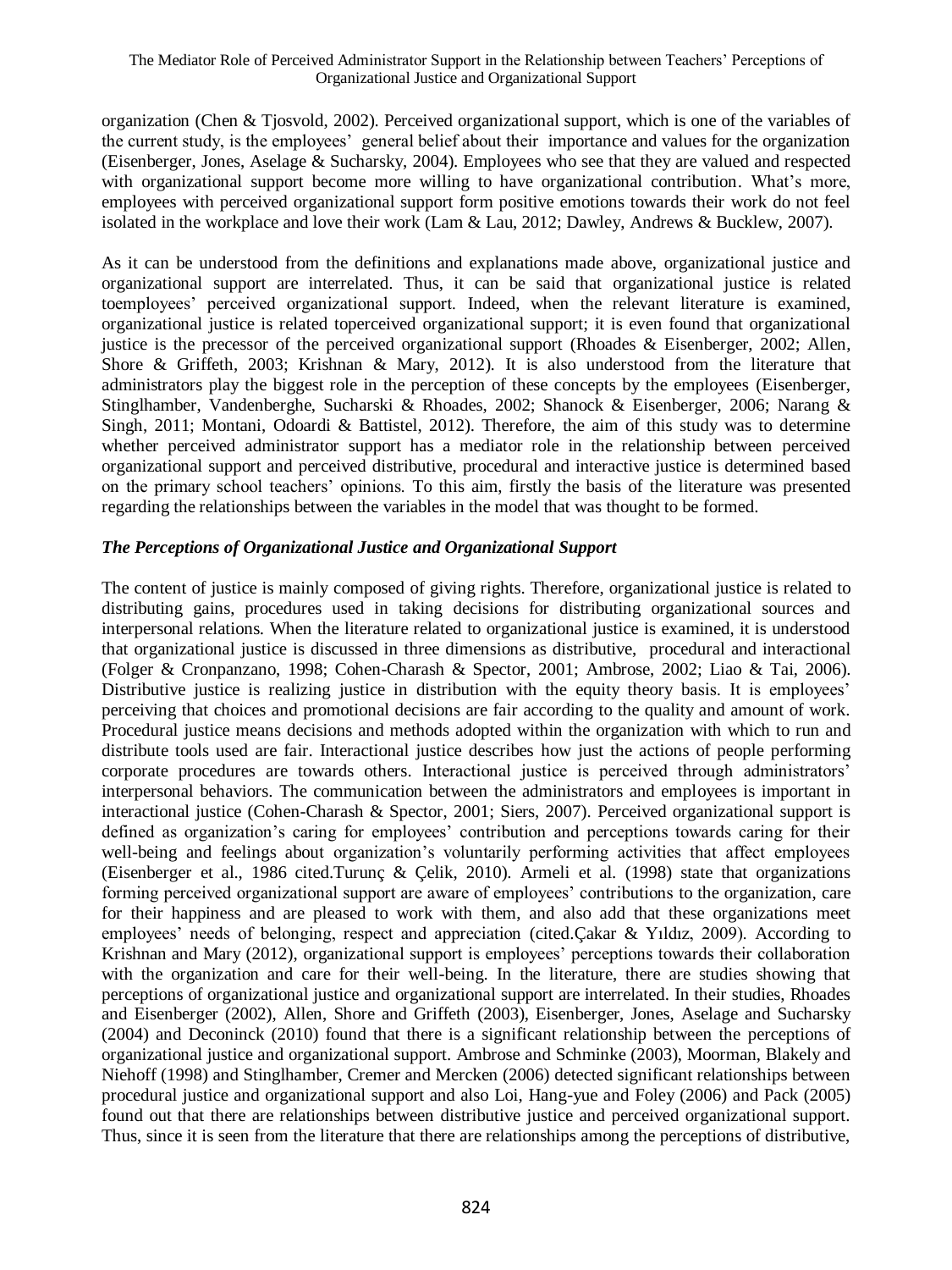procedural and interactional justice and perceived organizational support, in this study the following hypothesis are put forth to be tested according to the opinions of teachers at schools.

H1a.There is a significant and positive relationship between teachers' distributive justice and organizational support perceptions.

H2a.There is a significant and positive relationship between teachers' procedural justice and organizational support perceptions.

H3a.There is a significant and positive relationship between teachers' interactional justice and organizational support perceptions.

#### *Perceived Administrator Support as a Mediator in the Relationship of Perceived Organizational Justice and Perceived Organizational Support*

Administrators' acting respectfully and free from prejudices in their interpersonal relationships with employees, informing employees about the processes regarding how decisions are taken with regards to benefits such as salaries and promotions and making necessary explanations on these issues are important in perceived organizational justice (Çolak & Erdost, 2004; Woodilla & Forray, 2008). Thus, perceived organizational justice occurs with administrators' behaviors. In this respect, administrators have the ethical responsibility for creating the setting that will ensure that employees' current potential is revealed by protecting their rights. Administrators should be honest with their employees, act fairly and give opportunities for them to show their potential (from Buban, 1995 cited. Yılmaz, 2006). It depends on schools' supporting their employees' efforts and showing responsiveness on their needs that schools reach their targets (Denig & Quinn, 2001). Since administrators are the representatives of the organization, they are effective on showing organizational support towards employees because administrators can communicate about organizational purposes when they are close to the employees.

Therefore, administrative support is considered as a predecessor of organizational support. There are studies showing that there are significant relationships between administrative support and organizational support. Based on the findings of these research administrative support causes and contributes in the perceived organizational support (Eisenberger, Stinglhamber, Vandenberghe, Sucharski & Rhoades, 2002; Dawley, Andrews & Bucklew, 2007; Krishnan & Mary, 2012). When administrators support employees and deal with them, give feedback to them about their work, encourage them to mention about their concerns, employees become more creative, successful and eager to act in line with the organizational goals (Montani, Odoardi & Battistel, 2012). It is known that the most effective factor in employees' success in organizations is the administrator (Robertson, 1996). A successful administrator can raise employees' work achievement to a maximum level by directing the employee with instructions, clarifying his/her expectations, providing him/her with source and support for development, motivating for work and appreciating efforts. When the worker's progress is supported, his/her motivation and loyalty to the organization increase as well (Barutçugil, 2002). The ethical responsibility of the administrator is to support employees by assessing their work fairly (Winstanley & Stuart-Smith, 1996). In the literature, it is considered that both perceived organizational justice and perceived administrative support are the predecessors of perceived organizational support (Zhang, Farh & Wang, 2012; Krishnan & Mary, 2012). Also, in the studies conducted, Ambrose and Schminke (2003) found that perceived administrative support mediated between trust and organizational justice; Rhoades and Eisenberger (2002) found that administrative support was the predecessor of organizational support; Shanock and Eisenberger (2006) put forth that there was a positive and significant relationship betweenadministrative support and organizational support; and Narang and Singh (2011) detected that administrative support had maximum contribution on organizational support. Thus, both the literature and research show that perceived administrative support is related with perceived organizational support and distributive, procedural and interactional justice.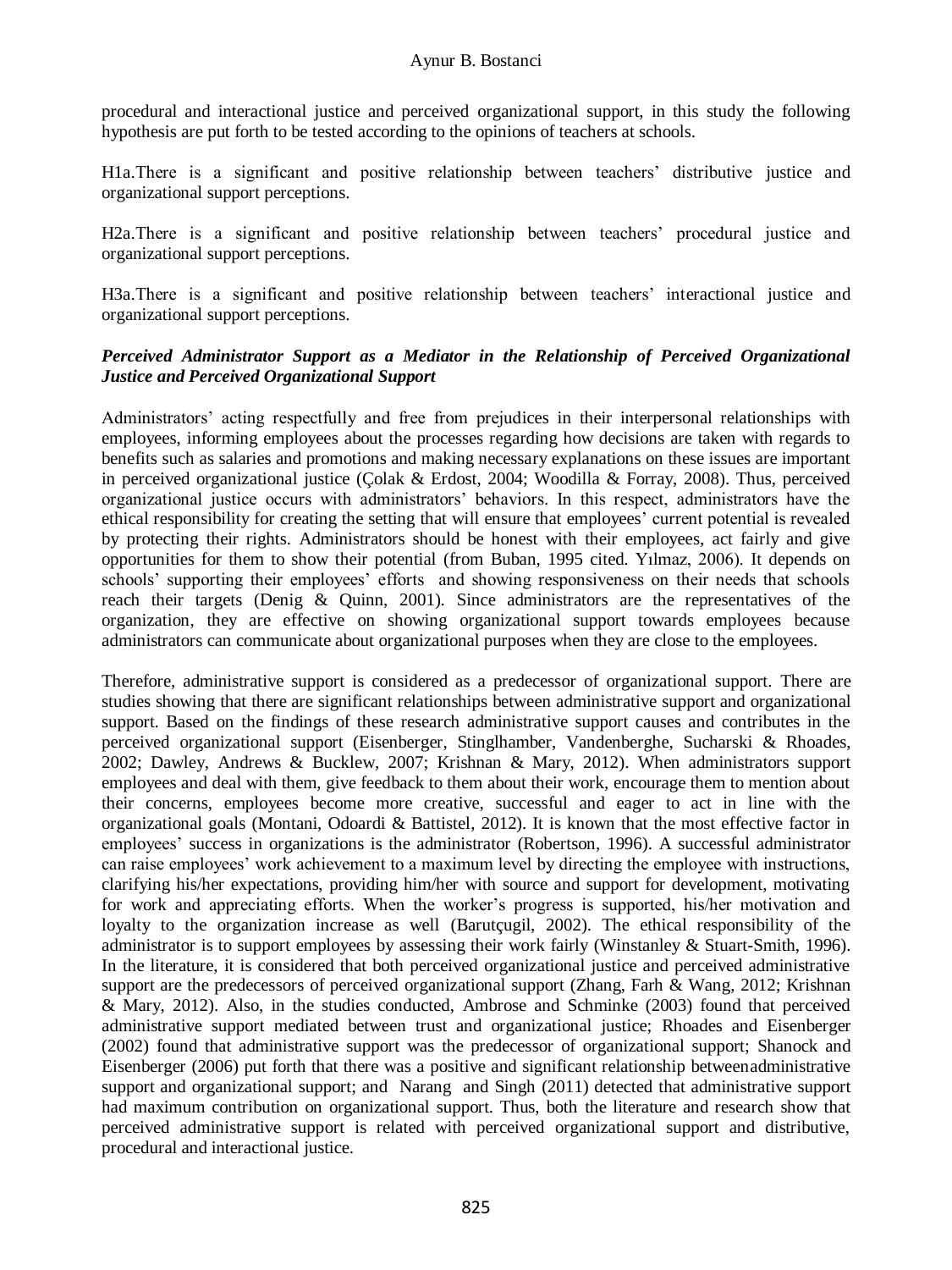Therefore, the following hypothesis can be presented:

Study 1 H1b. Perceived administrator support mediates in the significant and positive relationship between teachers' distributive justice and organizational support perceptions.

Study 2 H2b. Perceived administrator support mediates in the significant and positive relationship between teachers' procedural justice and organizational support perceptions.

Study 3 H3b. Perceived administrator support mediates in the significant and positive relationship between teachers' interactional justice and organizational support perceptions.

# **2. Method**

### *Research Model*

The study was designed in a survey model. The opinions of primary school teachers were surveyed in terms of determining whether perceived administrator support has a role in the relationship between the perceptions of distributive justice, procedural justice and interactional justice and organizational support.

### *Study Group*

The study group of the research was composed of 224 primary school teachers working in the city of Nevşehir. Unbiased sampling was used. In terms of gender, in the study 101 (45.1%) of the teachers werefemale while 123 (54.9%) were male. In terms of experience, 101 teachers (45.1%) had 1 to 10 years of experience, 79 teachers had (35.3%) 11 to 20 years and 44 (19.6%) had 20 years and more. In terms of their level of education, 19 (8.5%) had a two-year university degree, 196 (87.5%) had an undergraduate degree while 9(4%) had a graduate degree. According to the number of teachers at the school where they worked, 83 of the teachers (37.1%) worked at schools with 0 to 10 teachers, 49 (21.9%) worked at schools with 11 to 20 teachers and 92 (41.9%) worked at schools with21 and more teachers.

#### *Data Gathering Scales*

Data in the study were collected through Organizational Justice Scale which was developed by Niehoff and Moorman (1993) and adapted to Turkish by Polat (2005) for schools and Perceived Support Scale developed by Pazz (2011). In their adaptation study of Organizational Justice Scale, Polat (2005) found out that item factor loads of the sub-dimensions of organizational justice vary between .55 and .76 for distributive justice, .49 and .80 for procedural justice and .66 and .83 for interactional justice. Reliability coefficients were found as .85 for distributive justice, .95 for procedural justice and .90 for interactional justice. Reliability coefficients were found.79 for distributive justice, .79 for procedural justice and .76 for interactional justice in this study. Initially permission for use was obtained for the Perceived Support Scale developed by Pazzy (2011) and next the scale was translated into Turkish by three bilingual experts in the field using "translation-back translation" method. Pazz (2011) found that factor loads of items in the organizational support dimension were between .69 and .80; factor loads of items related with administrative support were between .77 and .88; and reliability coefficients were between .89 and .93. Reliability coefficients were found .63 and .74 in this study. As a result of the confirmatory factor analysis that shows the relationship between variables in these scales used in the current study, it was seen that the goodness of fit values were at a good level as  $GFI = 0.83$ ,  $AGFI = 0.80$ ,  $CFI = 0.86$ , NFI=0.63, NNFI= 0.85, RMR= 0.067 and RMSEA= 0.036. Chi-square =944.97, df= 730,  $X^2$ /df = 1.294, p=0.00. Also between the measurement model variables, significant relationships were found as follows: 0.21 between distributive justice (DJUSTICE) and organizational support (POS); 0.18 between procedural justice (PJUSTICE) and POS; and 0.20 between interactional justice (IJUSTICE) and POS; 0.69 between DJUSTICE and administrator support (PAS); 0.60 between PJUSTICE and PAS and 0.61 between IJUSTICE and PAS. Similarly, the level of relationship between PAS and POS was found to be significant and 0.33. As seen, there are significant and positive relationships between measurement model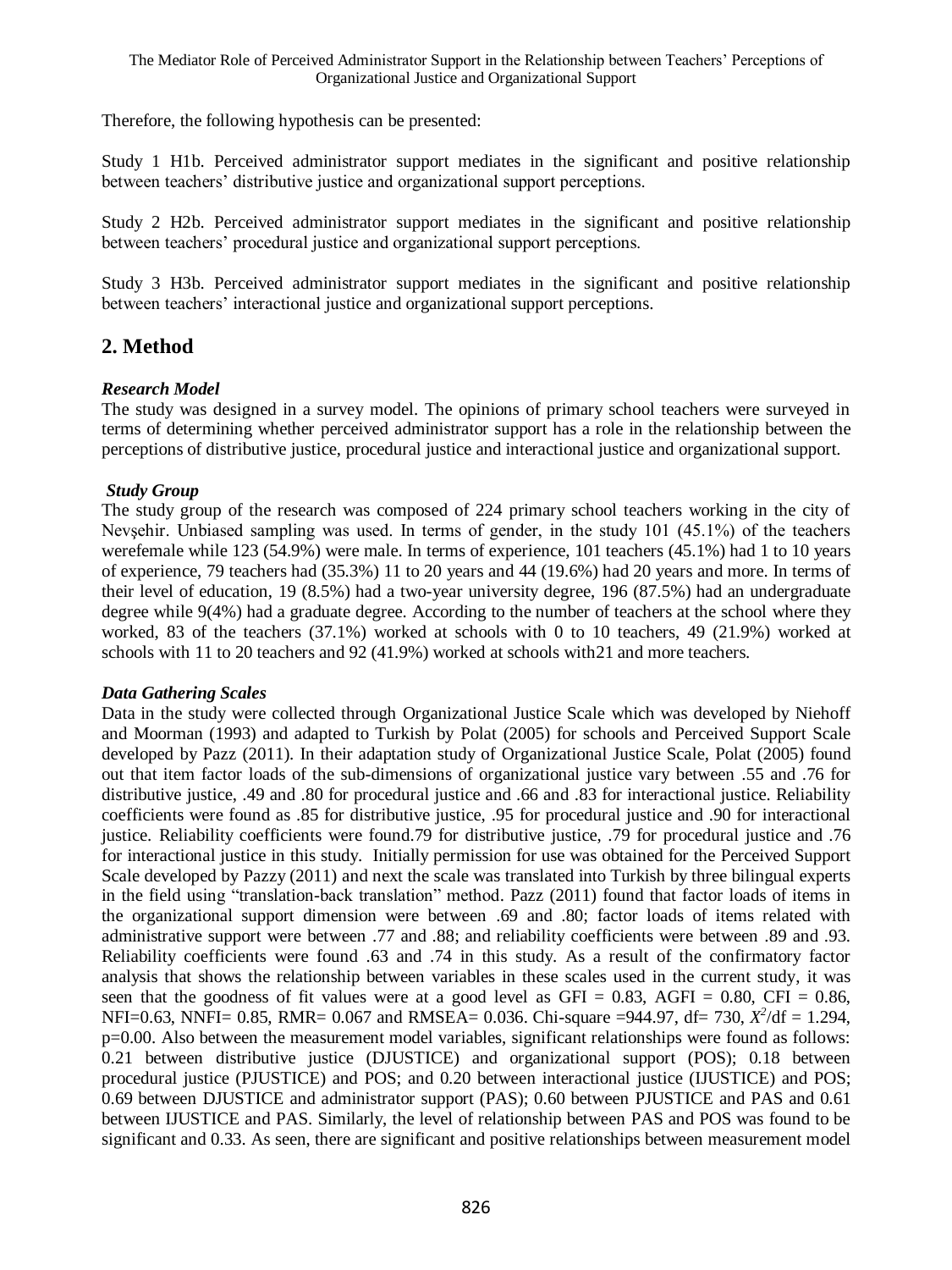variables. It is understood from the analysis findings of the study regarding measurement model that the measurement model has fine goodness of fit values. Thus, since the measurement model was confirmed, it was decided to start testing the structural models.

### *Data Analysis*

Data obtained were analysed through SPSS and LİSREL programs. Initially, confirmatory factor analysis was made for the scales used on the sample and fine values of goodness of fit were obtained. Next, it was tested whether there were significant relationships between teachers' DJUSTICE, PJUSTICE and IJUSTICE perceptions and POS with Pearson Moments Correlations and confirmatory factor analysis and whether PAS has a mediator role in the positive relationship between DJUSTICE, PJUSTICE and IJUSTICE perceptions and POS with structural equation modelling.

# **3. Results**

In Table 1 below, results of the study on relationship of DJUSTICE, PJUSTICE and IJUSTICE perceptions with POS and PAS are demontrated.

|                                                                                          | Table 1: Relationships between Teachers' Perceived Distributive, Procedural and Interactional |  |  |  |  |  |  |  |  |  |
|------------------------------------------------------------------------------------------|-----------------------------------------------------------------------------------------------|--|--|--|--|--|--|--|--|--|
| <b>Justice and Perceived Organizational Support and Perceived Administrative Support</b> |                                                                                               |  |  |  |  |  |  |  |  |  |

| VARİABLE   | 2   | 3   | $\overline{4}$ |     |
|------------|-----|-----|----------------|-----|
| 1.DJUSTICE | .63 | .66 | .25            | .56 |
| 2.PJUSTICE |     | .58 | .19            | .52 |
| 3.IJUSTICE |     | 1   | .24            | .53 |
| 4.POS      |     |     | $\cdot$ 1      | .33 |
| 5.PAS      |     |     |                |     |

p< .05

According to Table1, there are significantly positive relationships between the variables DJUSTICE and POS ( $r=25$ ), PJUSTICE and POS ( $r=19$ ) and IJUSTICE and POS ( $r=24$ ). When the level of relationship of the organizational justice variables with PAS is examined, it is seen that there is a significantly positive relationship between DJUSTICE and PAS (r=.56), PJUSTICE and PAS (r=.52) and IJUSTICE and PAS (r=.53). Thus, the level of relationship of the variables DJUSTICE, PJUSTICE, and IJUSTICE with PAS was found to be higher than their level of relationship with POS. The level of relationship between POS and PAS is r=.33. As a result of the analysis for the measurement model, the relationships of DJUSTICE, PJUSTICE and IJUSTICE perceptions with POS were seen to significantly vary between 0.18 and 0.20. Thus, it is understood that hypothesis H1a, H2a and H3a as "there is a significant and positive relationship between teachers' perceived DJUSTICE, PJUSTICE and IJUSTICE and POS"were confirmed.

In addition, research findings and comments about the mediator role of PAS in the significant and positive relationship between teachers' DJUSTICE, PJUSTICE and IJUSTICE perceptions and POS are given below in Studies 1, 2 and 3.

As seen in Table 2 at the end of testing the theoretically formed model regarding the mediator role of PAS in the significant and positive relationship between DJUSTICE and POS, it is seen from the first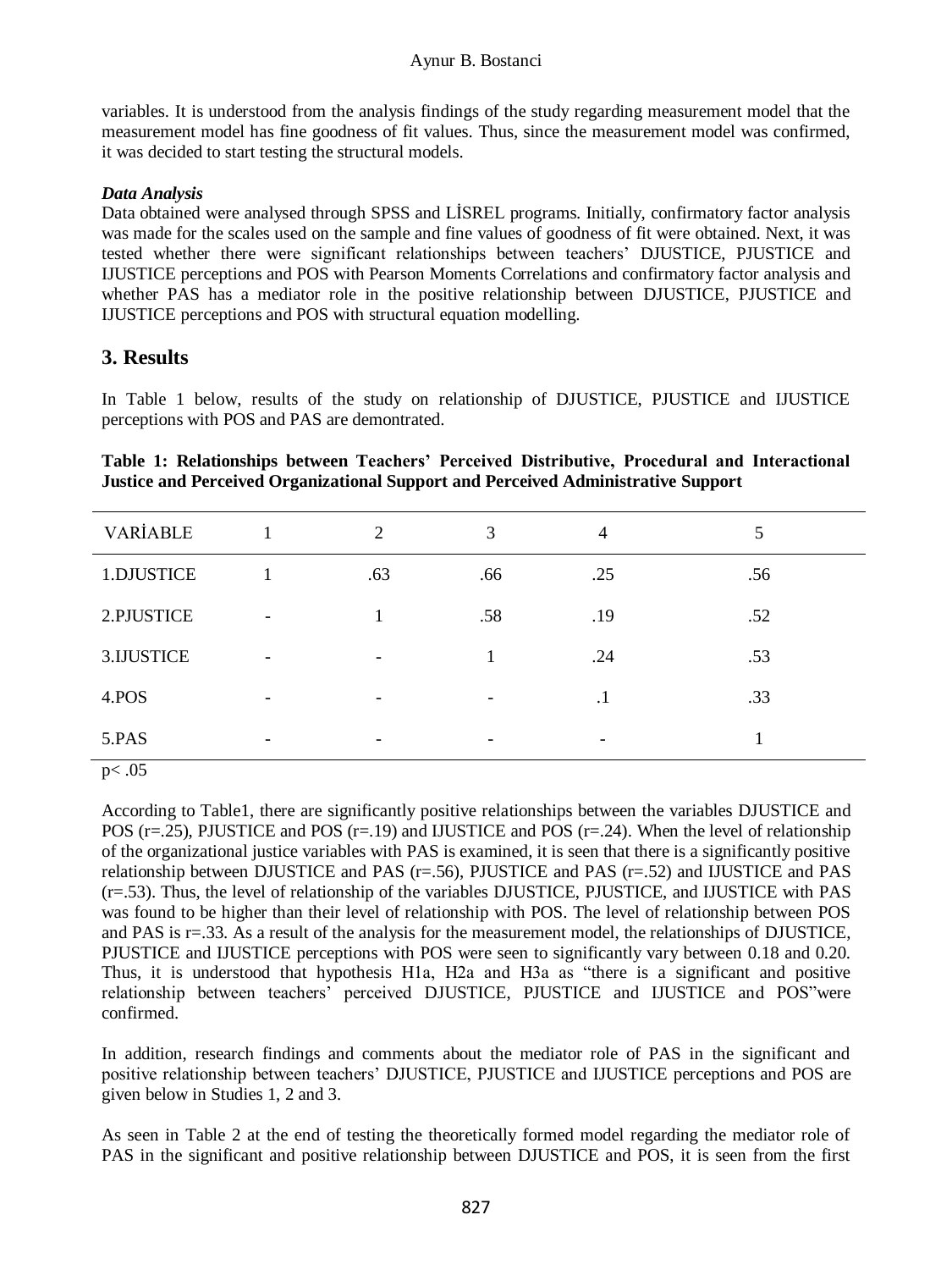analysis goodness of fit values in Table 2 (GFI =  $0.87$ , AGFI =  $0.84$ , CFI=  $0.89$ , NFI =  $0.74$ , RMR= 0.073, RMSEA= 0.045 and Chi-square=461.80, df =320,  $X^2/df= 1.443$ , p=0.00) that the model was confirmed. It is understood that there are positive and significant relationships in the model based on teachers' opinions as the standardized path coefficient for the relationship between DJUSTICE and PAS is 0.69 (t=2.99), the standardized path coefficient for relationship between PAS and POS is  $0.34$ (t=2.01).

#### **Study 1**

**Table 2: The Mediator Role of Perceived Administrative Support in the Relationship between Teachers' Perceived Distributive Justice and Perceived Organizational Support** 



Furthermore, it is seen that the relationship between DJUSTICE and POS is insignificant as the standardized path coefficient is-0.01 ( $t = -0.11$ ). Thus, according to goodness of fit values PAS fully mediates in the relationship between DJUSTICE and POS. Also, as it can be seen in Table 2, removing the direct path for DJUSTICE and POS in the mediator model, the model was tested again for mediating and the goodness of fit values seemed to improve. As a result of this analysis, the goodness of fit values are GFI =  $0.87$ , AGFI =  $0.84$ , CFI=  $0.89$ , NFI =  $0.74$ , RMR=  $0.073$ , RMSEA=  $0.044$  and Chisquare=461.79, df =321,  $X^2$ /df= 1.438, p=0.00. As a result, the improvements in RMSEA, Chi-square, df and  $X^2$ /df are noteworthy. Also in this test, a positively significant relationship between variables is seen as the standardized path coefficient for the relationship between DJUSTICE and PAS is  $0.69$  (t=2.98) and the standardized path coefficient for the relationship between PAS and POS is  $0.32$  (t=2.47). So, it is seen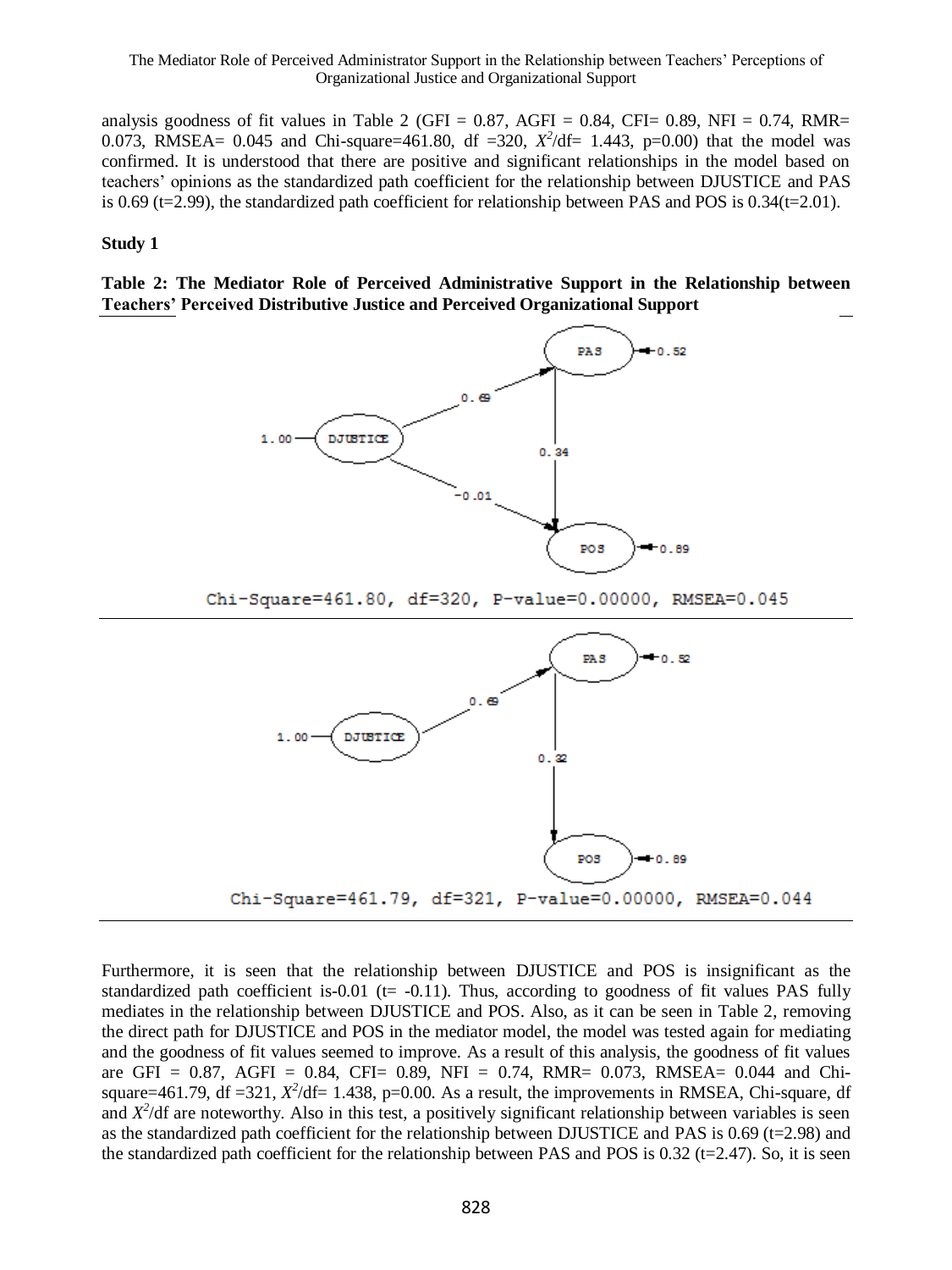that PAS fully mediates in the relationship between DJUSTICE and POS. Based on these findings, research hypotheses H1a and H1b, "PAS mediates in the significant and positive relationship between teachers' DJUSTICE and POS" were confirmed.

#### **Study 2**

**Table 3: The Mediator Role of Perceived Administrative Support in the Relationship between Teachers' Perceived Procedural Justice and Perceived Organizational Support**



Chi-Square=451.40, df=346, P-value=0.00011, RMSEA=0.037



Chi-Square=451.39, df=347, P-value=0.00013, RMSEA=0.037

As seen in Table 3; it is seen from the first analysis goodness of fit values (GFI =  $0.87$ , AGFI =  $0.85$ , CFI= 0.89, NFI = 0.70, RMR= 0.072, RMSEA= 0.037 and Chi-square=451.40, df =346,  $X^2/df = 1.305$ , p=0.00) that the model was confirmed. According to the results of the analysis, it is seen that the standardized path coefficient for the relationship between PJUSTICE and PAS is  $0.61(t= 2.96)$ , the standardized path coefficient for relationship between PAS and POS is  $0.33$  (t= 2.11). On the other hand the standardized path coefficient for relationship between PJUSTICE and POS becomes insignificant -  $0.01$  (t=  $-0.09$ ). According to the result of this analysis it is understood that PAS fully mediates in the relationship between PJUSTICE and POS. Besides, it is seen that the relationship between DJUSTICE and POS is insignificant as the standardized path coefficient is  $-0.01$  (t=  $-0.11$ ). Thus, according to goodness of fit values PAS fully mediates in the relationship between DJUSTICE and POS. Also, as it can be seen in Table 3, when the model was tested again by removing the direct path from PJUSTICE to PAS, the goodness of fit values seemed to slightly improve (GFI =  $0.87$ , AGFI =  $0.85$ , CFI=  $0.90$ , NFI = 0.70, RMR= 0.072, RMSEA= 0.037 and Chi-square=451.39, df=347,  $X^2/df= 1.300$ , p=0.00). As a result of this analysis, the CFI and  $X^2$ /df values in particular explained this improvement of fit. Based on this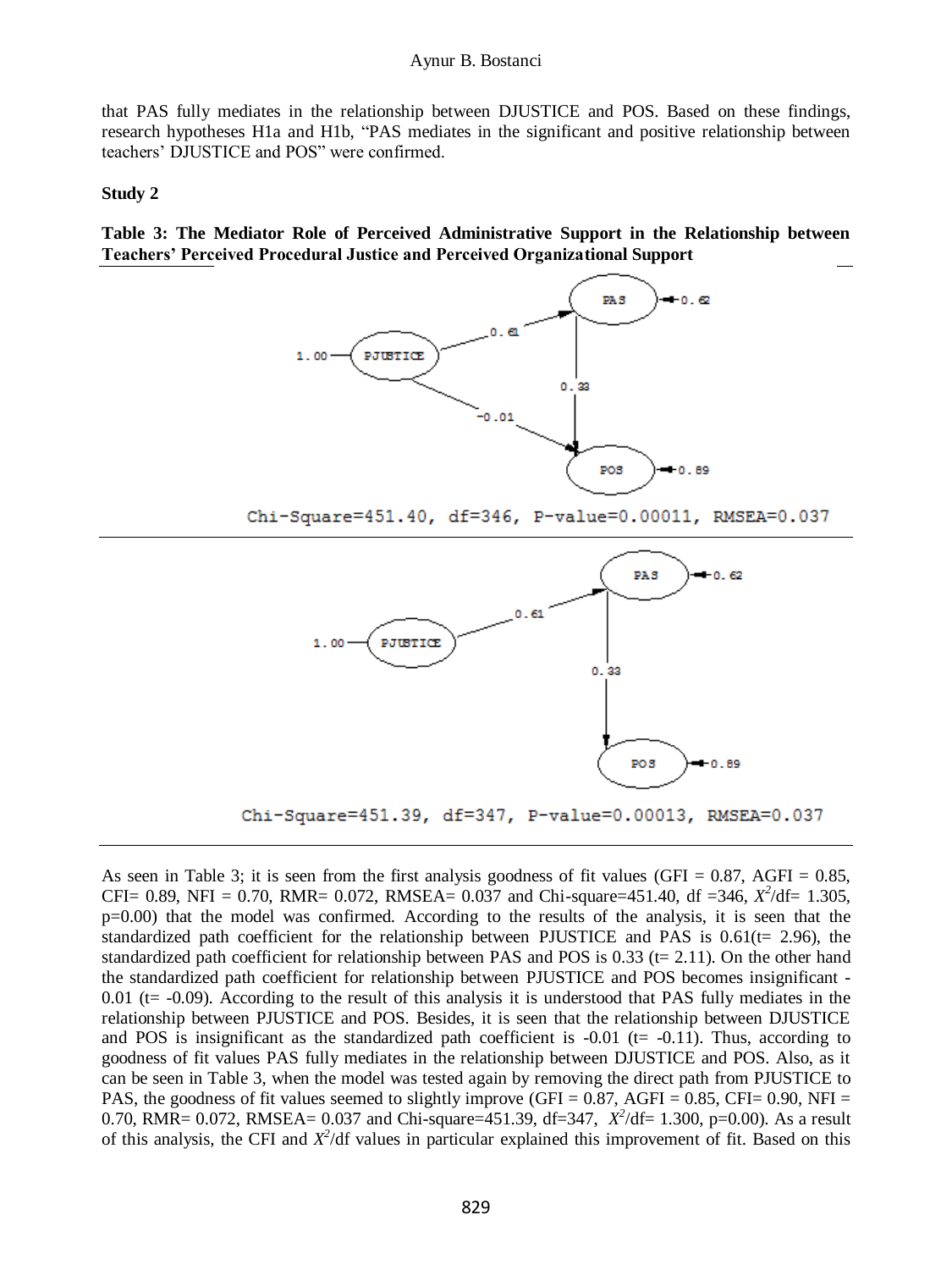finding, it can be said that PAS fully mediates the relationship between PJUSTICE and POS. Also, based on Table 3, it is seen that there is a significant and positive relationship between variables as the standardized path coefficient for the relationship between PJUSTICE and PAS is  $0.61$  (t= 2.96) and the standardized path coefficient for the relationship between PAS and POS is  $0.33$  ( $t = 2.53$ ). So, based on theanalysis in Table 3, the research hypothesis H2a and H2b, "PAS mediates in the significant and positive relationship between teachers' PJUSTICE and POS" were confirmed.

Finally, in study 3 of the research, findings regarding whether PAS mediates in the significant and positive relationship between IJUSTICE and POS based on teacher opinions are shown.

### **Study 3**

#### **Table 4: The Mediator Role of Perceived Administrative Support in the Relationship between Teachers' Perceived Interactional Justice and Perceived Organizational Support**



As seen in Table 3, it is seen from goodness of fit values for testing the model formed theoretically based on the results of the first analysis in the table (GFI =  $0.88$ , AGFI =  $0.86$ , CFI=  $0.91$ , NFI =  $0.72$ , RMR= 0.072, RMSEA= 0.038 and Chi-square=421.00, df=320,  $X^2$ /df= 1.315, p=0.00) that the model was confirmed. It is seen that there are significant and positive relationships asthe standardized path coefficient for the relationship between IJUSTICE and PAS is  $0.60$  (t= 2.94), the standardized path coefficient for relationship between PAS and POS is  $0.33$  (t= 2.09). However, as the standardized path coefficient for the relationship between IJUSTICE and POS is insignificant  $0.00$  (t=  $-0.03$ ), it is seen that there is no relationship. According to this analysis, it can be said that PAS fully mediates in the relationship between IJUSTICE and POS. Also, as it can be seen in Table 4, when the model is tested again by removing the direct path from PJUSTICE to PAS, the goodness of fit values seemed to slightly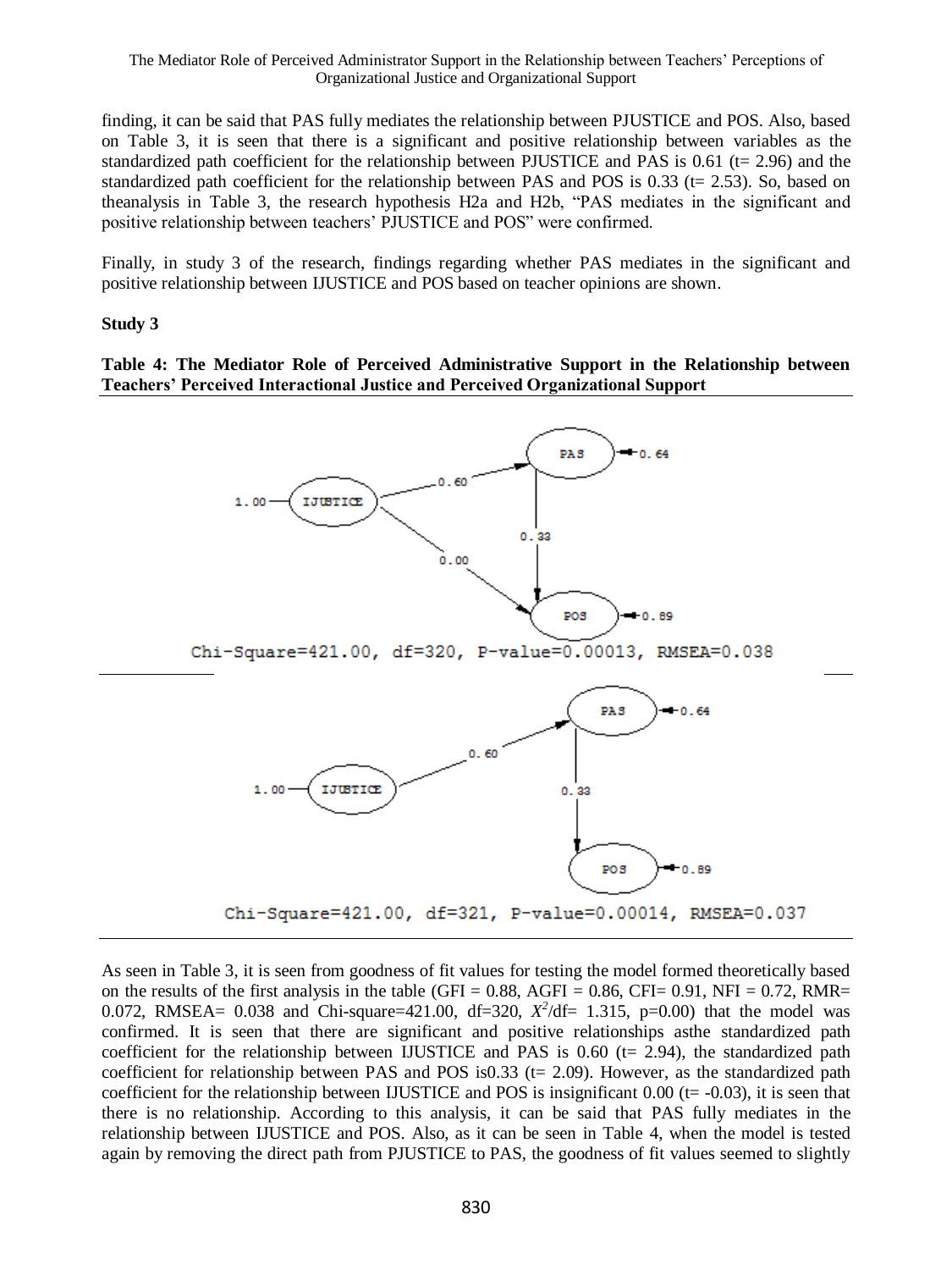#### Aynur B. Bostanci

improve (GFI GFI =  $0.88$ , AGFI =  $0.86$ , CFI=  $0.91$ , NFI =  $0.72$ , RMR=  $0.072$ , RMSEA=  $0.037$  and Chisquare=421.00, df=321,  $X^2$ /df= 1.312, p=0.00). These improvements are especially on RMSEA, Chisquare and  $X^2$ /df ratios. Also in this test, the relationship between JUSTICE and PAS The standardized path coefficient 0.60 (t=2.94) and the relationship between PAS- POS is 0.33 (t= 2.54) and significant and positive relationships are seen among variables. Again, by removing the direct path from PJUSTICE to PAS and retesting the model, the model was confirmed and it was understood that PAS fully mediates in the relationship between IJUSTICE and POS. So, based on the findings of the analysis in Table 4, the research hypothesis H3a and H3b, "PAS mediates in the significant and positive relationship between teachers' IJUSTICE and POS" were confirmed.

# **4. Conclusions and Recommendations**

This study was conducted in order to determine the mediator role of PAS in the relationship between teachers' organizational justice and perceived POS. The perceived organizational justice in the study was examined in three different dimensions as distributive, procedural and interactional (Niehoff & Moornan, 1993; Folger & Cronpanzano, 1998; Cohen-Charash & Spector, 2001; Ambrose, 2002; Liao & Tai, 2006). Therefore, it was tried to found out the mediator role of PAS in the significant and positive relationship of DJUSTICE, PJUSTICE and IJUSTICE perceptions, which are the types of justice in three studies of this research, with POS.

The findings of the study show that there is a significant and positive relationship between DJUSTICE and POS based on teacher opinions. According to Loi, Hang-yue & Foley (2006), lack of DJUSTİCE affects POS. In DeConinck's (2010) study it was concluded that DJUSTICE perceived by the employees of the organization was an important variable affecting POS. Loi, Hang-yueand Foley (2006) found out in their study that PJUSTICE perceptions were affective on the intentions to leave work. Also, it is seen that there is a significant and positive relationship between teachers' PJUSTICE perceptions and POS. This finding of the research is also supported with the studies of Cohen-Charashand Spector (2001) and Moorman, Blakely and Niehoff (1998). According to their studies, it is understood that PJUSTICE perception is related with POS. Masterso et al. (2000) found in their study that PJUSTICE was the predecessor of POS and perceived justice regarding the decisions on source distribution in the organization was significant for the welfare of the employees and that perceived justice had a strong impact on POS (cited.Rhoades & Eisenberger, 2002). Further Stinglhamber, Cremer and Mercken (2006) indicated that there were several studies supporting the relationship of perceived PJUSTICE and POS in the past. Also, their own study show that there is a significant and positive relationship between IJUSTICE and POS. One of the findings of the study is that there is a significant and positive relationship between teachers' IJUSTICE perceptions and POS. Rhoades and Eisenberger (2002) found in their study that PJUSTICE and IJUSTICE were predecessors of POS and there was an equal and strong relationship. Allen, Shore and Griffeth (2003) state there is a significant and positive relationship between justice and POS. Thus, as it can be understood from the literature, the significant and positive relationship found in the study between POS and the perceptions of DJUSTİCE**,** PJUSTICE and IJUSTICE is in parallel with many other studies.

Another finding of the study is the conclusion that PAS fully mediates the significant and positive relationship between teachers'perceived DJUSTİCE and POS. Also, in the second and third studies of the research, it was concluded that PAS fully mediates the significant and positive relationship between teachers' perceived PJUSTİCE and IJUSTICE and POS. Additionally, in the three studies formed regarding whether PAS mediates the relationship between POS and DJUSTİCE**,** PJUSTICE and IJUSTICE, it was understood from the goodness of fit values formed as a result of testing structural models that the state of total mediation was confirmed; because during testing the standardized path coefficients on the paths of DJUSTİCE**,** PJUSTICE and IJUSTICE in the structural models to POS directly were found to be insignificant. As a result of the second analysis of these models, goodness of fit values of the models improved even more. Thus, it was understood from these findings that in all three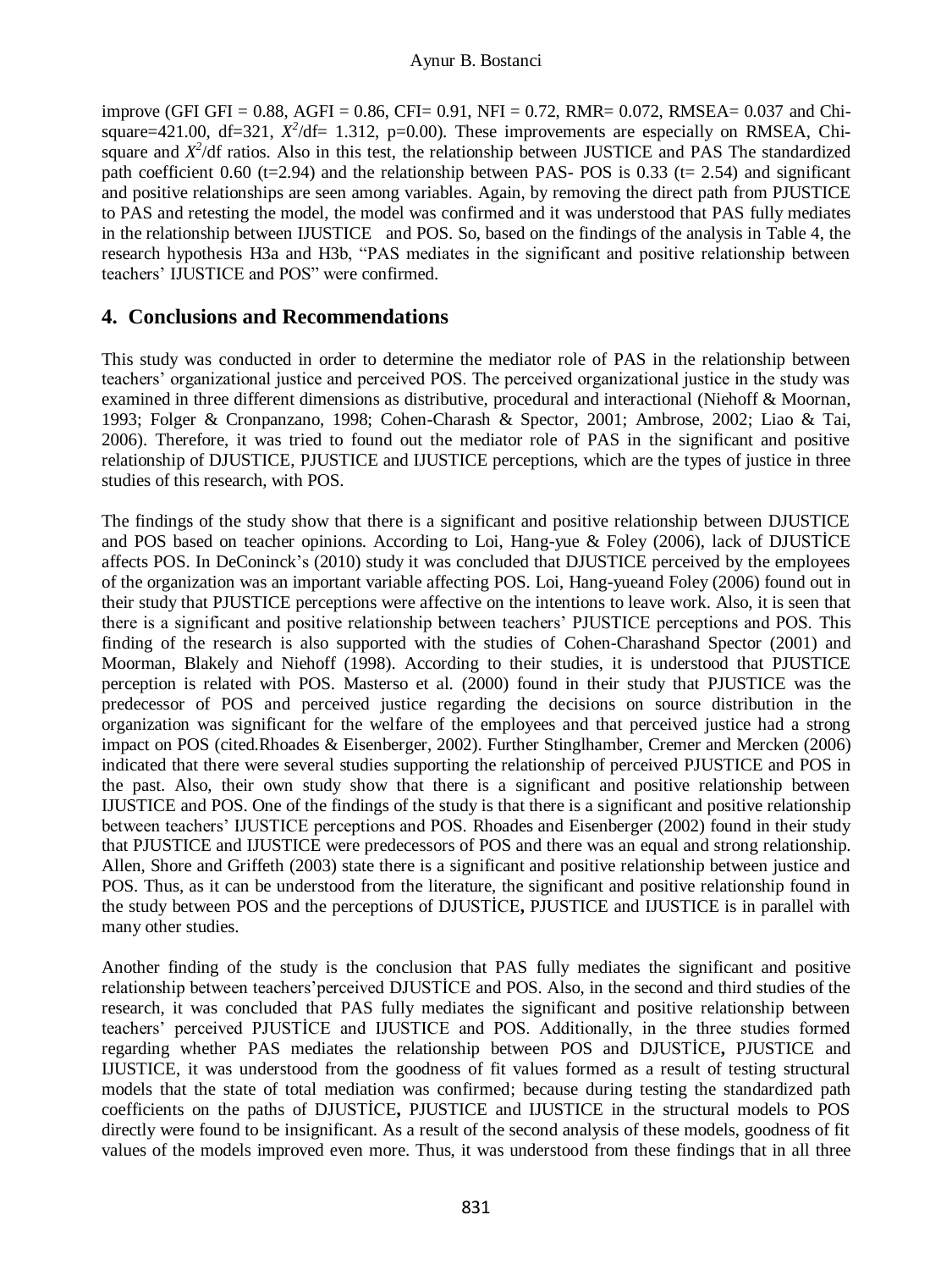structural models, PAS fully mediated to the relationship between DJUSTİCE**,** PJUSTICE and IJUSTICE and POS. Based on this conclusion, as mentioned earlier and repeated here, a significant and positive relationship was observed between PAS and POS along with the positive and significant relationship between POS and DJUSTİCE**,** PJUSTICE and IJUSTICE. In their study Eisenberger, Stinglhamber, Vandenberghe, Sucharski and Rhoades (2002), Rhoades and Eisenberger (2002) and Shanock and Eisenberger (2006) found positive and strong links between PAS and POS. They stated based on the findings of their research that PAS is a strong impactor of POS. Other relevant studies also show that teachers state that school administrator's support is important for them (Cheng, 1996). Dawley, Houghton and Bucklew (2010) reached the conclusion that PAS is a predictor of POS. Also, other studies support the total mediator role of PAS in the relationship between DJUSTICE and POS, which was found in the current study. DeConinck (2010) concluded as a result of their study that PAS played a mediator role between DJUSTICE and organizational trust. Further, Stinglhamber, Cremer and Mercken (2006) and Masterson et al. (2000, cited.Eisenberger, Jones, Aselage & Sucharsky, 2004) revealed that PAS is an important factor in the relationship between IJUSTICE and PJUSTICE and POS.

Thus, according to the results of the analysis of teacher opinions obtained in this study, which was performed at primary schools, it was found that there are significant and positive relationships between perceptions of DJUSTICE, PJUSTICE and IJUSTICE and POS and that PAS was fully mediating in this relationship in the structural models formed. It is seen that the current study is in parallel with and consistent to the relevant research in the literature. Based on these findings, it can be stated that organizations and administrators in the organizations should be aware of the fact that PAS is determinant in revealing employees' feelings of organizational justice and their perceived PAS and that they should make their employees feel this support.

# **References**

- Allen, D. G., Shore, L. M., & Griffeth, R. W. (2003). The role of perceived organizational support and supportive human resource practices in the turnover process. *Journal of Management,* 29(1), 99- 118.
- Altıntaş, F. Ç. (2006). Relationship between organizational justice and the results of individual values guiding effect: an analysis of the academic staff. *Journal of Faculty of Business Administration*, 7(2), 19-40.
- Ambrose, M. L. (2002). Contemporary justice research: A new look at familiar questions. O*rganizational Behavior and Human Decision Processes.* 89: 803–812.
- Ambrose, M. L. & Schminke, M. (2003). The role of overall justice judgments in organizational Justice research: A test of mediation. Journal of Applied Psychology, . 94( 2), 491-500.
- Barutçugil, İ. (2002). *Performance management.* İstanbul: Kariyer Publishing.
- Chen, G. & Tjosvold, D. (2002). Conflict management and team effectiveness in china: The mediating role of justice. *Asia Pacific Journal of Management***,** 19(4),557-572.
- Cheng, Y. C. (1996). Relation between. teachers professionalism and job attitudes educational outcomes and organizitional factors. *Journal of Educational Research*, 89(3), 163-171.
- Cohen-Charash, Y. & Spector P. E. (2001) The role of justice ın organizations: A Meta-Analysis, *Organizational Behavior and Human Decision Processes,* 86( 2) 278–321.
- Çakar, N. D. & Yıldız, S. (2009). The effects of organızatıonal justice on job satisfaction: Is "perceıved organızatıonal support" a mediator? *Electronic Journal of Social Sciences*, 8 (28), 68-90.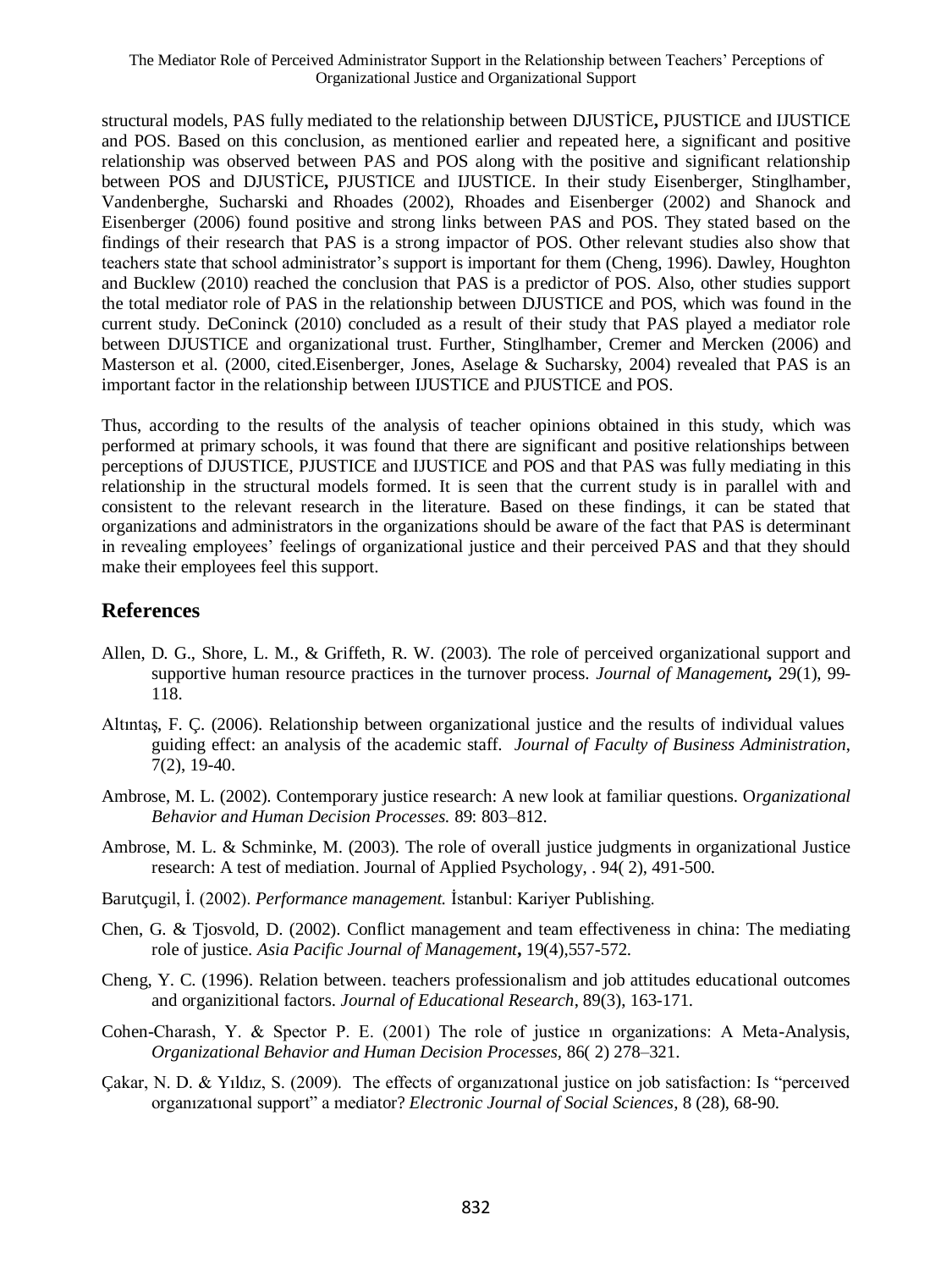- Çolak, M. & Erdost, H. E. (2004). Organizational justice: A review of the literature and some suggestions for future research. *Hacettepe University, Journal of Faculty of Economics and Administrative Sciences*, 22(2), 51-84.
- Dawley, D. D., Andrews, M. C. & Bucklew, N. S. (2007). Mentoring, supervisor support, and perceived organizational support: What matters most? *Leadership & Organization Development Journal,* 29 (3), 235-247.
- DeConinck, J. B. (2010). The effect of organizational justice, perceived organizational support, and perceivedsupervisor support on marketting employees' level of trust. *Journal of Business Research* 63,1349-1355.
- Denig, S. J. & Quinn, T. (2001). Ethical dilemmas for school administrators*. The High School Journal*, 84(4), 43-49.
- Eisenberger, R., Jones, J. R, Aselage, J.& Sucharski, I. L. (2004). Perceived organizational support. In J. Coyle-Shapiro, L. Shore, & S. Taylor, & L. Tetrick (Eds.). *The employment relationship: Examining psychological and contextual perspectives* (pp.206-225). Oxford University Press. http://eisenberger.psych.udel.edu/articles.html
- Eisenberger, R., Stinglhamber, F., Vandenberghe, C., Sucharski, I. L. & Rhoades, L. ( 2002). Perceived supervisor support: Contributions to perceived organizational support and employee retention. *Journal of Applied Psychology*,87(3), 565–573.
- Folger, R. & Cronpanzano, R.(1998). *Organizational Justice and Human Resources Management.*  California: Thousand Oaks, London: Sage Publications.
- Krishnan, J. & Mary, V. S. (2012). Perceived organisational support- An overview on its antecedents and consequences*. International Journal of Multidisciplinary*, 2 ( 4), 1-13.
- Lam, L. W. & Lau, D. C. (2012): Feeling lonely at work: investigating the consequences of unsatisfactory workplace relationships. *The International Journal of Human Resource Management*, 23(20), 4265-4282.
- Liao, W. & Tai, W. (2006). Organizational justice, motivation to learn and training outcomes. *Social Behavior and Personality,* 34 (5), 545-556.
- Loi, R., Hang-yue ,N. & Foley, S. (2006) Linking employees' justice perceptions to organizational commitment and intention to leave: The mediating role of perceived organizational support. *Journal of Occupational and Organizational Psychology*, 79, 101–120.
- Montani, F., Odoardi, C. & Battistel, A.(2012). Explaining the relationships among supervisor support, affective commitment to change, and innovative work behavior: the moderating role of coworker support. *Bollettıno Dı Psıcología Applıcata*, 264, 43-57.
- Moorman, R. H., Blakely ,G. L.& Niehoff, B. P.( 1998) . Does perceived organizational support mediate the relationship between procedural justice and organizational citizenship behavior? *The Academy of Management Journal*, 41(3), 351-357.
- Narang, L. & Singh, L. (2011). Human resource practices and perceived organizational support A relationship in Indian context*. Management and Labour Studies*, 36(3),216-224.
- Niehoff, B. P., & Moorman, R. H. (1993). Justice as a me-diator of the relationship between methods of monitoring and organizational citizenship behaviors. *Academy of Management Journal*, 36(3), 527-556.
- Pack, S. M. (2005) Antecedents and consequences of perceived organizational support for NCAA athletic administrators (Doctoral dissertation). School of The Ohoi State University. Retrieved from. http://etd.ohiolink.edu/view.cgi?acc\_num=osu1121783001